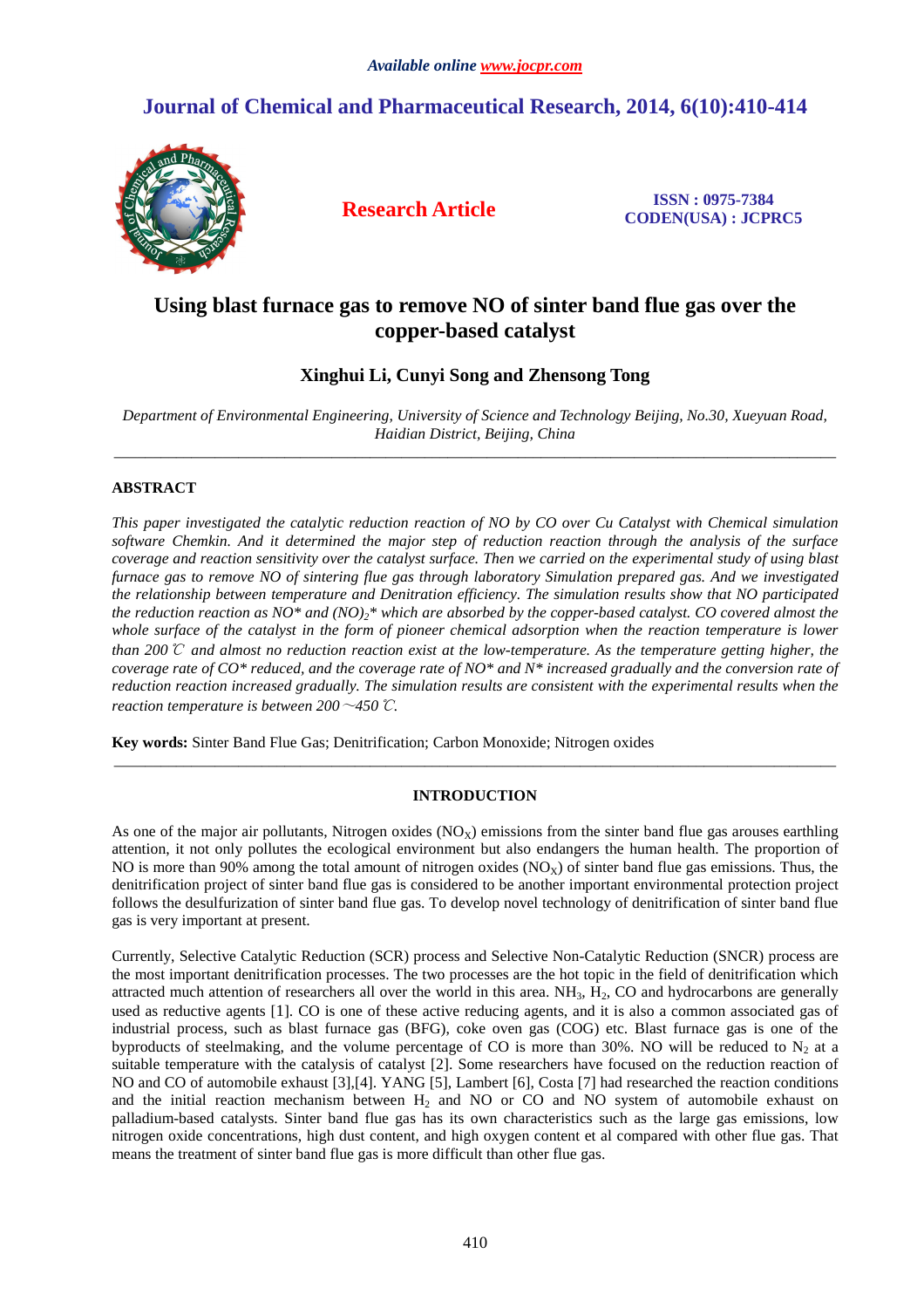In this paper, the reaction mechanism of CO and NO on the copper-based catalyst was analyzed in detail by chemical simulation and verified through experiment.

*\_\_\_\_\_\_\_\_\_\_\_\_\_\_\_\_\_\_\_\_\_\_\_\_\_\_\_\_\_\_\_\_\_\_\_\_\_\_\_\_\_\_\_\_\_\_\_\_\_\_\_\_\_\_\_\_\_\_\_\_\_\_\_\_\_\_\_\_\_\_\_\_\_\_\_\_\_*

## **INTRODUCTION OF SIMULATION AND EXPERIMENTAL METHODS**

#### **1. Chemical Simulation Methods**

Chemical Kinetics Simulator is used as the chemical simulation software [8] and the method of stochastic simulation is used to describe the main reaction process in this paper. Elementary reaction activation energy (Ea) is calculated through the unity bond index-quadratic exponential potential approach (UBI-QEP) [9]. Pre-exponential factor A can be calculated according to the transition state theory and the statistical thermodynamics methods [10]. Then the pre-exponential factor A of the reverse elementary reaction and positive elementary reaction can be calculated. Since the concentration of main reactant is low, the heat of reaction can be ignored and it is considered that the system temperature is constant along the catalyst bed temperature gradient. The activation energy and the pre-exponential factor A of elementary reactions do not change in the reaction process.

#### **2.Experimental Methods and Experimental Process**

Using  $Al_2O_3$  as catalyst carrier and the diameter of  $Al_2O_3$  particle is about 280~600µm. The equal volume of uniform dip pretreatment method is used as the main method for the preparation of catalyst. Using  $CuSO<sub>4</sub>$  solution as the impregnation solution and the loading amount is about  $0.5\%$ . The  $Al_2O_3$  particle after dipping pretreatment was dried for more than 2h at 120℃ in the thermostatic oven. The catalyst particle after baking in the thermostatic oven was dried for about 6h at 600℃ in the Muffle furnace. Then the finished catalyst was manufactured finally.



#### **Fig.1 Experimental flow diagram**

*1,2,3,4 Gas cylinder*,*5 Mass flow meter*,*6 Electrical heater*,*7 Temperature controller*,*8 Reactor*,*9 CO2 Infrared detector*,*10 NO Detector* 

As is shown in fig 1, the raw material gas and dilution gas were accurately measured by mass flow meter then were heated by a gas heater. The heated mixed gas completed the reduction reaction in the quartz glass tube reactor which is filled with catalyst layer. The main components of clean gas after denitrification were measured respectively through the measuring instrument. Then the flue gas after denitrification was discharged through vent pipe.

Experimenter used a quartz tube as fixed bed reactor to check the performance of catalyst. The inside diameter of quartz tube reactor is 20mm and the filling amount of catalyst is about 5g.

The sinter band flue gas was simulated by cylinders gas. The volume percentage of  $O_2$  is about 15%, the volume percentage of H<sub>2</sub>O is about 10%, the volume concentration of NO is  $800mg/Nm<sup>3</sup>$ , and the rest gas is N<sub>2</sub>. The experimenter ignored the effect of  $SO<sub>2</sub>$  of the flue gas in order to study the reduction reaction mechanism of CO and NO. The flue gas analyzer KM9106E was used to test the concentration of NO, NO<sub>2</sub> and O<sub>2</sub> continuously. The analyzer accuracy of NO and NO<sub>2</sub> is up to  $1\times10^{-6}$ , and the accuracy of O<sub>2</sub> is up to 0.1%. The concentration of CO<sub>2</sub> after reaction was tested by portable infrared  $CO<sub>2</sub>$  analyzer GXH-3010F.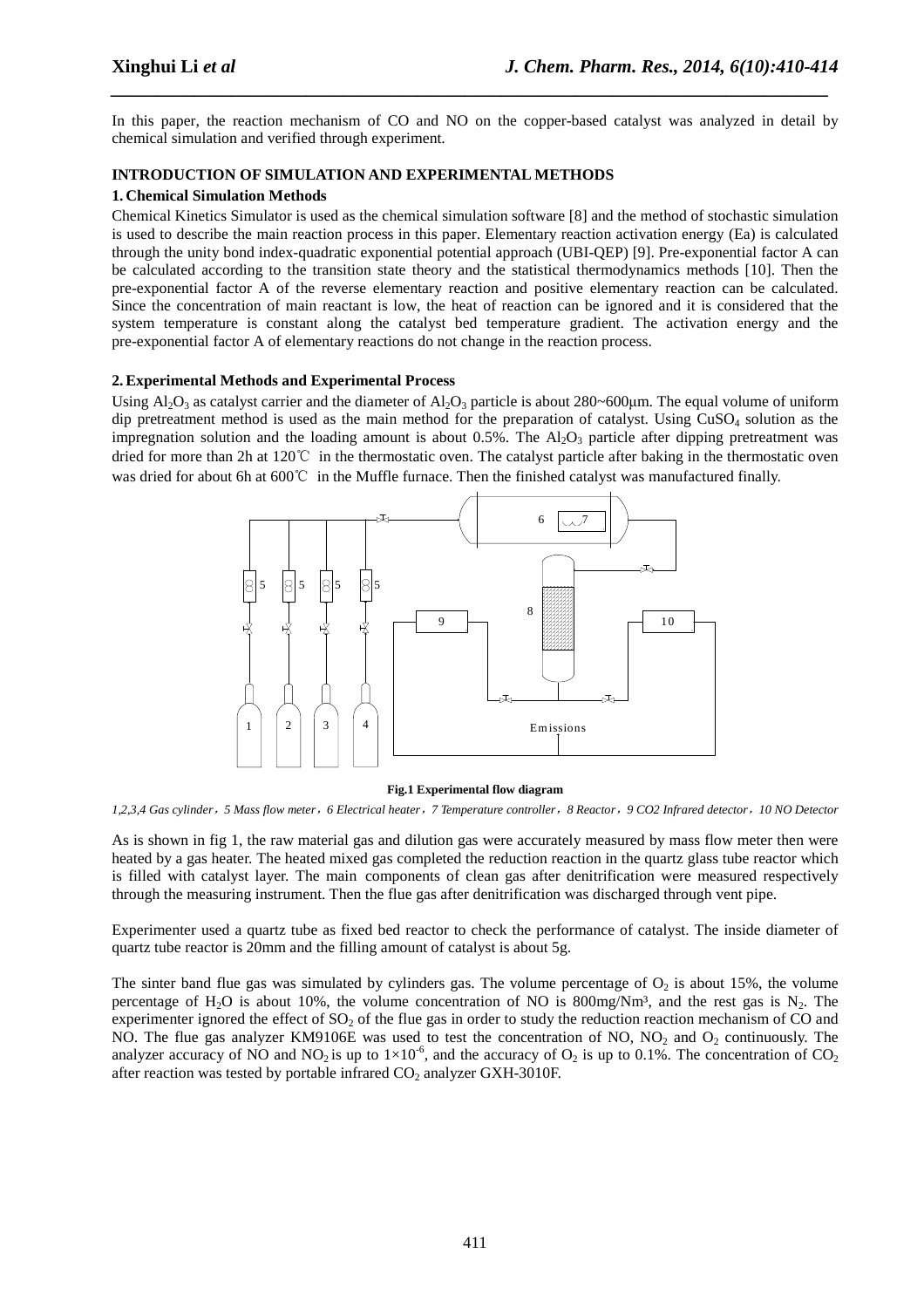## **ANALYSIS OF SIMULATION AND EXPERIMENT RESULTS**

**1.The Simulation of Reaction Mechanism** 



*\_\_\_\_\_\_\_\_\_\_\_\_\_\_\_\_\_\_\_\_\_\_\_\_\_\_\_\_\_\_\_\_\_\_\_\_\_\_\_\_\_\_\_\_\_\_\_\_\_\_\_\_\_\_\_\_\_\_\_\_\_\_\_\_\_\_\_\_\_\_\_\_\_\_\_\_\_*

**Fig.2 Reduction reaction network** 

The results of the simulation shows that the active adsorption species of  $NO^*$  and  $(NO)<sup>2</sup>$  is the main form of NO which participate the reduction reaction, and the adsorption reaction of NO is the control step of the reduction reaction. The main adsorption route of reaction has the reaction 2,5,15. The reaction 2 and 15 are the main adsorption form of NO when the reaction temperature is under the 200℃. The reaction 5 and 15 are the main adsorption form of NO when the reaction temperature is between 200℃ and 300℃. The reaction 5 will be the main adsorption form of NO when the reaction temperature is over 300℃.

The reaction formulas 11, 16, 20, 23 are the main reaction step which the reaction product is N<sub>2</sub>O. The reaction 16 is the most important step when the reaction temperature is lower than 200℃ because this reaction has lower activation energy. The reaction 20 will be the main step to generate  $N<sub>2</sub>O$  with the reaction temperature rising to 300℃ since the coverage of NO\* and N\* is higher than other spices. The reaction 16 and 23 will be reacted preferentially with the reaction temperature rising continually and the reaction 16 will be the dominant step.

The reaction formulas 12, 19, 21, 22 and 24 are the main reaction step which the reaction product is  $N_2$ . The chemical simulation shows that the oxidation reaction of CO was the dominant reaction when the reaction temperature is lower than 200℃. In this condition, a small part of the NO is reduced to N<sub>2</sub>O and no N<sub>2</sub> is generated. The main product of reduction reaction is  $N_2$  when the temperature is between 200~320. The reaction 21, 22, 24 will be occurred preferentially and the reaction 21 is the dominant reaction. But the reaction 12 and 19 will be predominated as the temperature is raised continually. So the reaction selectivity of  $N_2$  is improved greatly for the reaction 19.

The reaction 13, 18 are the main reaction step which the reaction product is  $NO<sub>2</sub>$  and these reactions are occurred only at lower temperature. These two reactions are tended to be inhibited when the temperature exceeds 200℃. In addition to these reactions, there is no other reaction which the reaction product is  $NO<sub>2</sub>$  occurred.





**Fig.3 The relationship between temperature and species coverage on the Catalyst**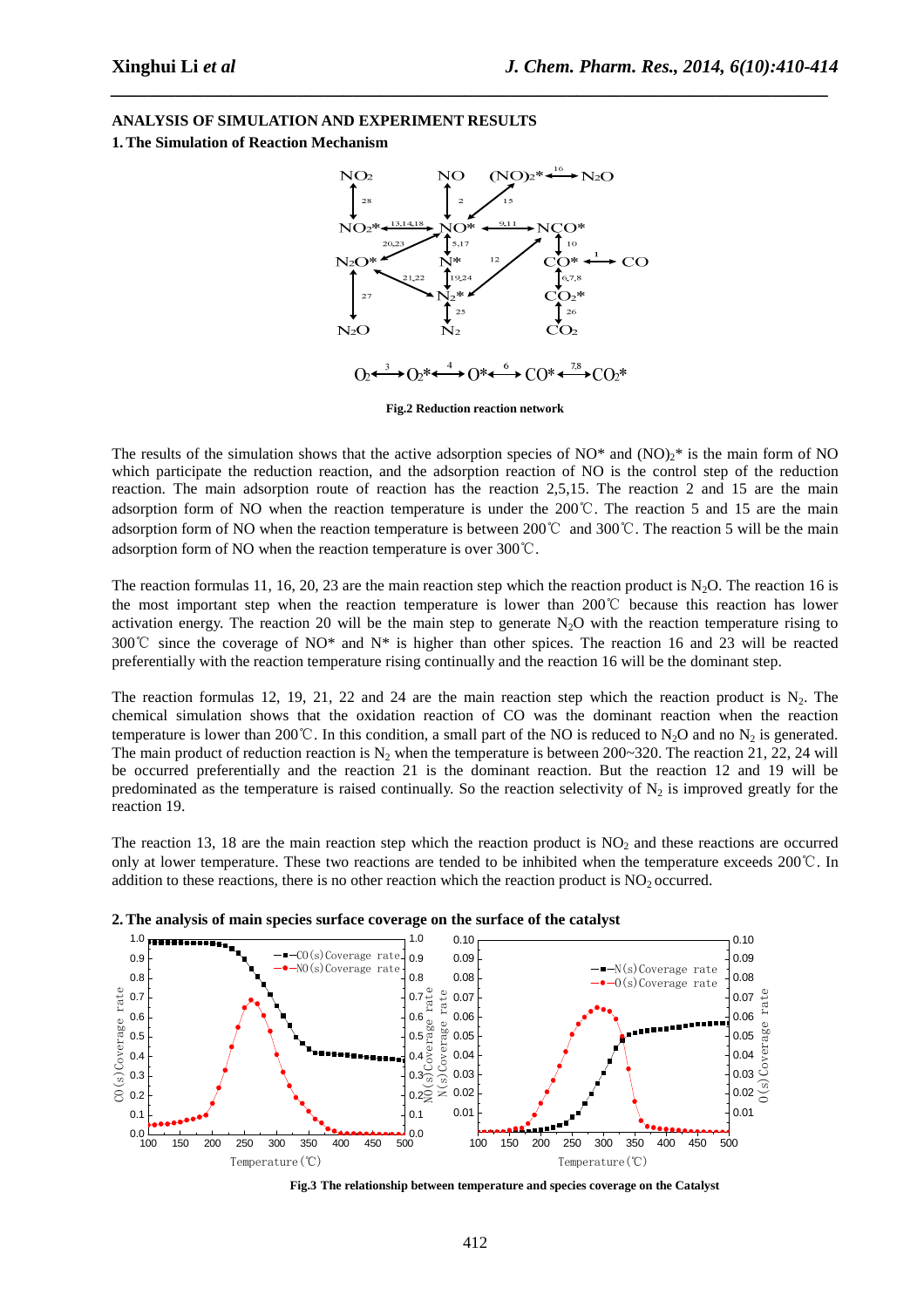The results of the simulation shows that the active adsorption species of  $NO^*$  and  $(NO)<sup>*</sup>$  is the main form of NO which participate the reduction reaction, and the adsorption reaction of NO is the control step of the reduction reaction. The main adsorption route of reaction has the reaction 2,5,15. The reaction 2 and 15 are the main adsorption form of NO when the reaction temperature is under the 200℃. The reaction 5 and 15 are the main adsorption form of NO when the reaction temperature is between 200℃ and 300℃. The reaction 5 will be the main adsorption form of NO when the reaction temperature is over 300℃.

*\_\_\_\_\_\_\_\_\_\_\_\_\_\_\_\_\_\_\_\_\_\_\_\_\_\_\_\_\_\_\_\_\_\_\_\_\_\_\_\_\_\_\_\_\_\_\_\_\_\_\_\_\_\_\_\_\_\_\_\_\_\_\_\_\_\_\_\_\_\_\_\_\_\_\_\_\_*

Figure 3 shows the surface coverage rate of major species on the copper-based catalyst with the change of reaction temperature. The surface coverage of CO(s) is nearly 1, which means CO(s) occupied most of the catalyst surface when the temperature is lower than 200°C. And CO(s) was adsorbed on the copper-based catalyst as chemical adsorption pioneer state. So the oxidation reaction of CO was the dominant reaction when the reaction temperature is lower than 200℃. There is competitive adsorption between the reactive species N(s) and CO(s) in the course of the reaction with the change of temperature. The coverage of  $CO(s)$  is reduced quickly with increasing temperature and the coverage of NO(s) and N(s) are increased gradually. The coverage of NO(s) reached maximum at 250℃ and then decreased quickly. That is consistent with the change of the concentration of  $N_2O$ . The change of the coverage of NO(s) and N(s) indicates that the reaction 20 and 23 are dominated step. The coverage of NO(s) is reduced to zero quickly when the temperature is raised from 250℃ to 380℃. And the coverage of N(s) is increased continually with the reaction temperature raised gradually. The reaction 20 is exacerbated and the main reduction product is  $N_2$ . The coverage of each species shows that the overall simulation results and experimental results are consistent with each other.

#### **3.The Experimental results contrast with the simulation results**



**Fig.4 The relationship between temperature and simulation & experimental results** 

(1) Conversion of CO (2) Conversion of NO (3) Conversion of N<sub>2</sub> (4) Conversion of N<sub>2</sub>O (5) Conversion of N<sub>O</sub><sub>2</sub>

The figure 4 shows the relationship between temperature and simulation & experimental results. From the simulation and experimental results we can see that the reduction reaction has obvious selectivity with the change of temperature.

The oxidation reaction of CO was the dominant reaction when the reaction temperature is lower than 200℃ and a few of NO was oxidized to NO<sub>2</sub> with the catalytic action of catalyst. The oxidization conversion rate of CO is over 80% and the reduction conversion rate of NO is about 10%. The oxidation reaction of CO continues to occur when the reaction temperature exceeds 200℃ and the maximum oxidization conversion rate of CO is about 90% when the reaction temperature is about 200℃. Then the oxidization conversion rate of CO decreased rapidly and CO involved in the reduction reaction as the mainly reducing agent.

#### **CONCLUSION**

Using blast furnace gas as a reducing agent to reduce the NO of sinter band flue gas is a novel denitration process. It doesn't need build an ammonia station and it is safety than SCR or SNCR process. Blast furnace gas and is much cheaper than ammonia as an associated gas. The economy performance and practicality are better than SCR or